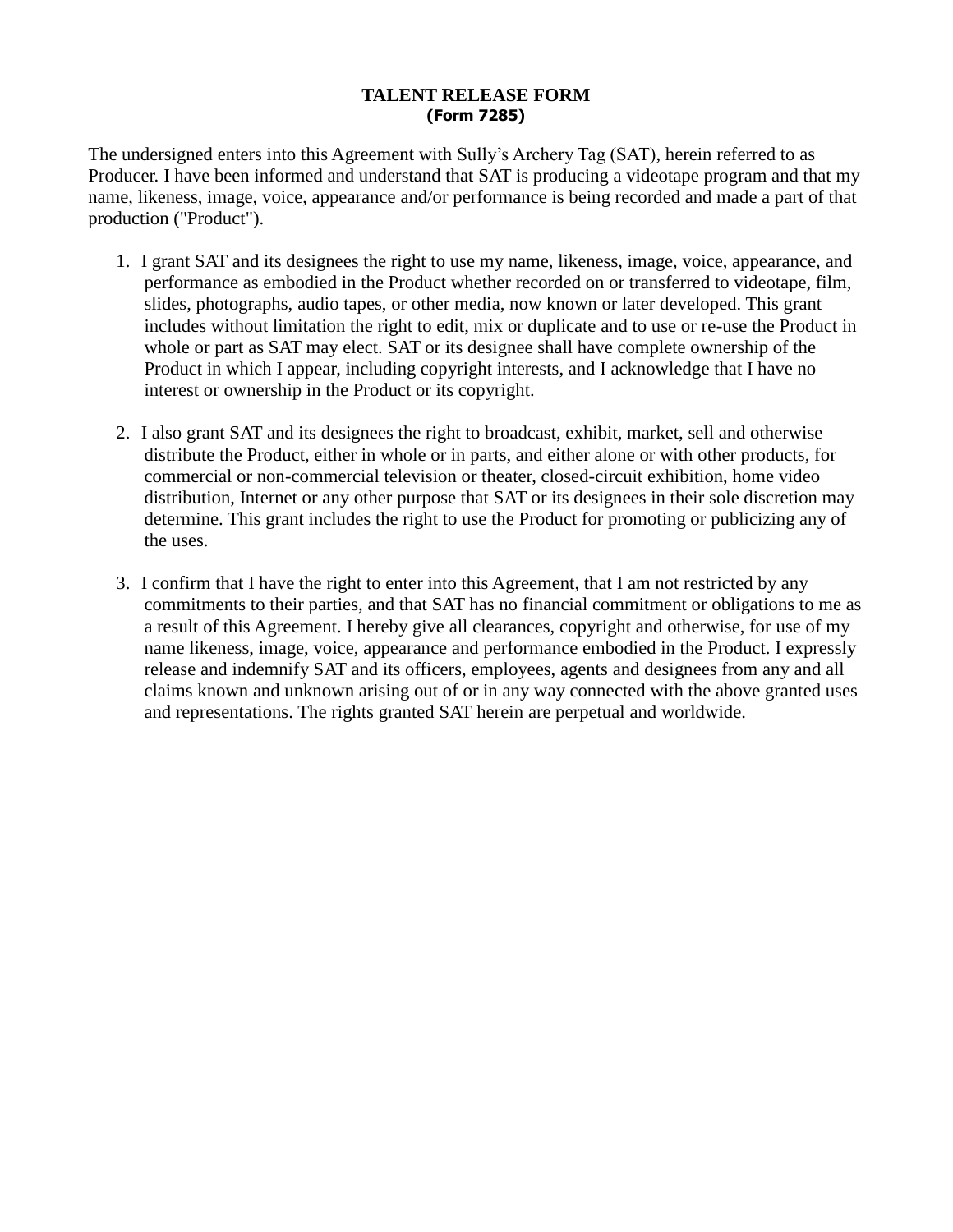## **RELEASE AND WAIVER OF LIABILITY, ASSUMPTION OF RISK, AND INDEMNITY AGREEMENT (AGREEMENT) Form 3742**

In consideration of participating in the sport of Archery Tag<sup>®</sup>, I represent that I understand the nature of this activity and that I am qualified, in good health, and in proper physical condition to participate in such activity. I acknowledge that if I believe event conditions are unsafe, I will immediately discontinue participation in the activity.

I fully understand that this activity involves risk of serious bodily injury which may be caused by my own actions, or inactions, those of others participating in the event, the conditions in which the event takes place, or the negligence of the "releases" named below; and that there may be other risks either not known to me or not readily foreseeable at this time: and I fully accept and assume all such risks and all responsibility for losses, costs, and damages I incur as a result of my own participation in the activity.

I hereby release, discharge, and covenant not to sue Sully's Archery Tag, its respective administrators, directors, agents, officers, volunteers, and employees, other participants, any sponsors, advertisers, and in applicable, owners and lessors or premises on which the activity takes place, (each considered one of the "RELEASES" herein) from all liability, claims, demands, losses, or damages on my account caused or alleged to be caused in whole or in part by the negligence or the "releases" or otherwise, included negligent rescue operations; and I further agree that if, despite this release, waiver or liability, and assumption of risk I, or anyone on my behalf, makes a claim against any of the RELEASES, I will indemnify, save, and hold harmless each of the RELEASES from any loss, liability, damage, or cost which any may incur as the result of such claim.

## **PARENT CONSENT**

I, the minor's parent and /or legal guardian, understand the nature of the above referenced activities and the minor's experience and capabilities and believe the minor to be qualified to participate in such activity. I hereby release, discharge, covenant not to sue and AGREE TO INDEMNITY AND SAVE AND HOLD HARMLESS each of the RELEASES from all liability, claims, demands, losses, or damages on the minor's account caused or alleged to have been caused in whole or in part by the negligence of the RELEASES or otherwise, including negligent rescue operations, and further agree that if, despite this release, I, the minor, or anyone on the minor's behalf makes a claim against any of the above RELEASES, I WILL INDEMNITY, SAVE AND HOLD HARMLESS each of the RELEASES from any litigation expenses, attorney fees, loss liability, damage, or cost any RELEASES many incur as the result of any such claim.

The signatures on the following document (5674) binds the signee(s) to all consents, releases and waivers as spelled out on forms 3742 and 7285.

All video, images, and products are property of Sully's Archery Tag. All rights reserved.

| Location:                                           | Date:      |  |
|-----------------------------------------------------|------------|--|
| Name:                                               | Signature: |  |
| Signature of Parent or Guardian of Player Under 18: |            |  |